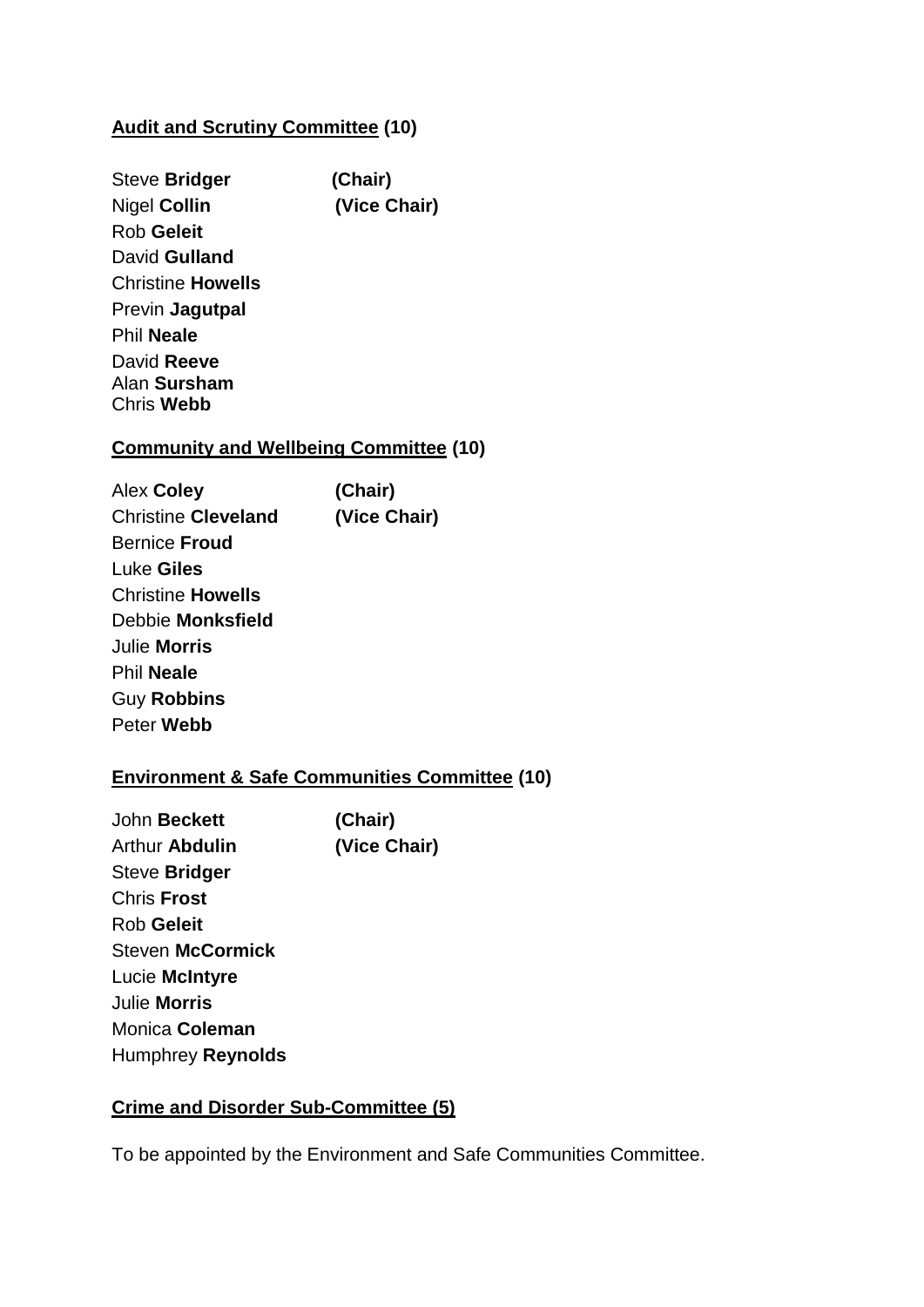#### **Licensing and Planning Policy Committee (10)**

Steven **McCormick (Chair)** Peter **O'Donovan (Vice Chair)** Steve **Bridger** Neil **Dallen** Liz **Frost** Rob **Geleit** Julie **Morris** Barry **Nash** Phil **Neale** Peter **Webb**

### **Licensing Sub Committee Pool**

Steven **McCormick**  Peter **O'Donovan** Steve **Bridger** Neil **Dallen** Liz **Frost** Rob **Geleit** Julie **Morris** Phil **Neale** Peter **Webb**

# **Planning Committee (13)**

| Humphrey Reynolds (Chair) |                                                           |
|---------------------------|-----------------------------------------------------------|
| Phil Neale (Vice Chair)   |                                                           |
| Kate <b>Chinn</b>         |                                                           |
| Alex Coley                |                                                           |
| Nigel Collin              |                                                           |
| Neil Dallen               |                                                           |
| David Gulland             |                                                           |
| Previn Jagutpal           |                                                           |
| Jan <b>Mason</b>          |                                                           |
| Steven McCormick          |                                                           |
| Lucie McIntyre            |                                                           |
| Peter O'Donovan           |                                                           |
|                           | 1 Residents' Association Group Councillor to be confirmed |
|                           |                                                           |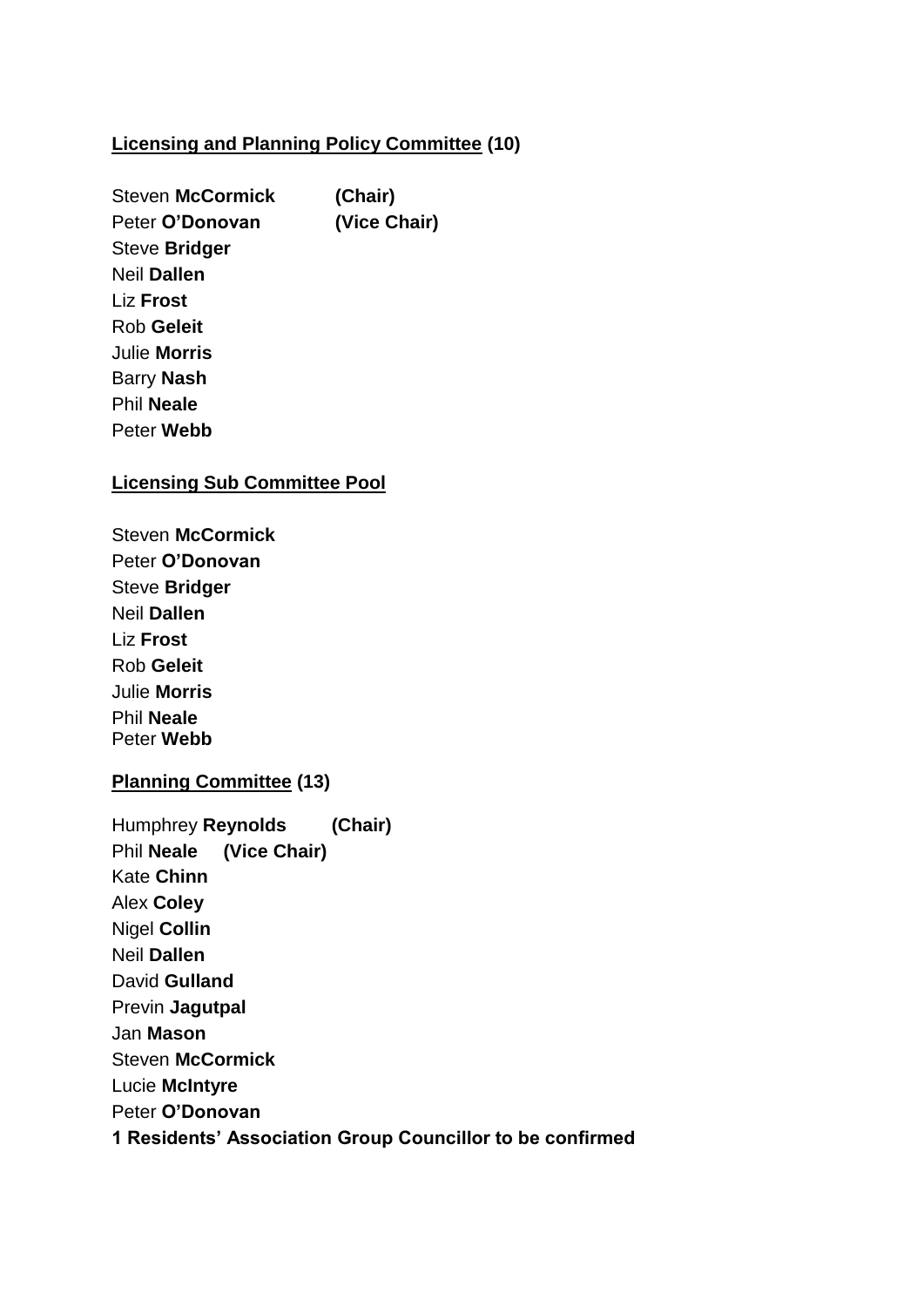# **Strategy and Resources Committee (10)**

Neil **Dallen (Chair)** Hannah **Dalton (Vice Chair)** Kate **Chinn** Monica **Coleman** Liz **Frost** David **Gulland** Graham **Jones** Colin **Keane** Eber **Kington 1 Residents' Association Group Councillor to be confirmed**

### **Shareholder Sub-Committee (5)**

To be appointed by the Strategy and Resources Committee.

#### **Standards and Constitution Committee (9)**

Liz **Frost (Chair)** Hannah **Dalton (Vice Chair)** Kate **Chinn** Monica **Coleman** Luke **Giles** Christine **Howells** Previn **Jagutpal** Eber **Kington** David **Reeve**

### **Financial Policy Panel (8)**

Neil **Dallen (Chair)** John **Beckett** Alex **Coley** Kate **Chinn** Nigel **Collin** Hannah **Dalton** Colin **Keane** Jan **Mason**